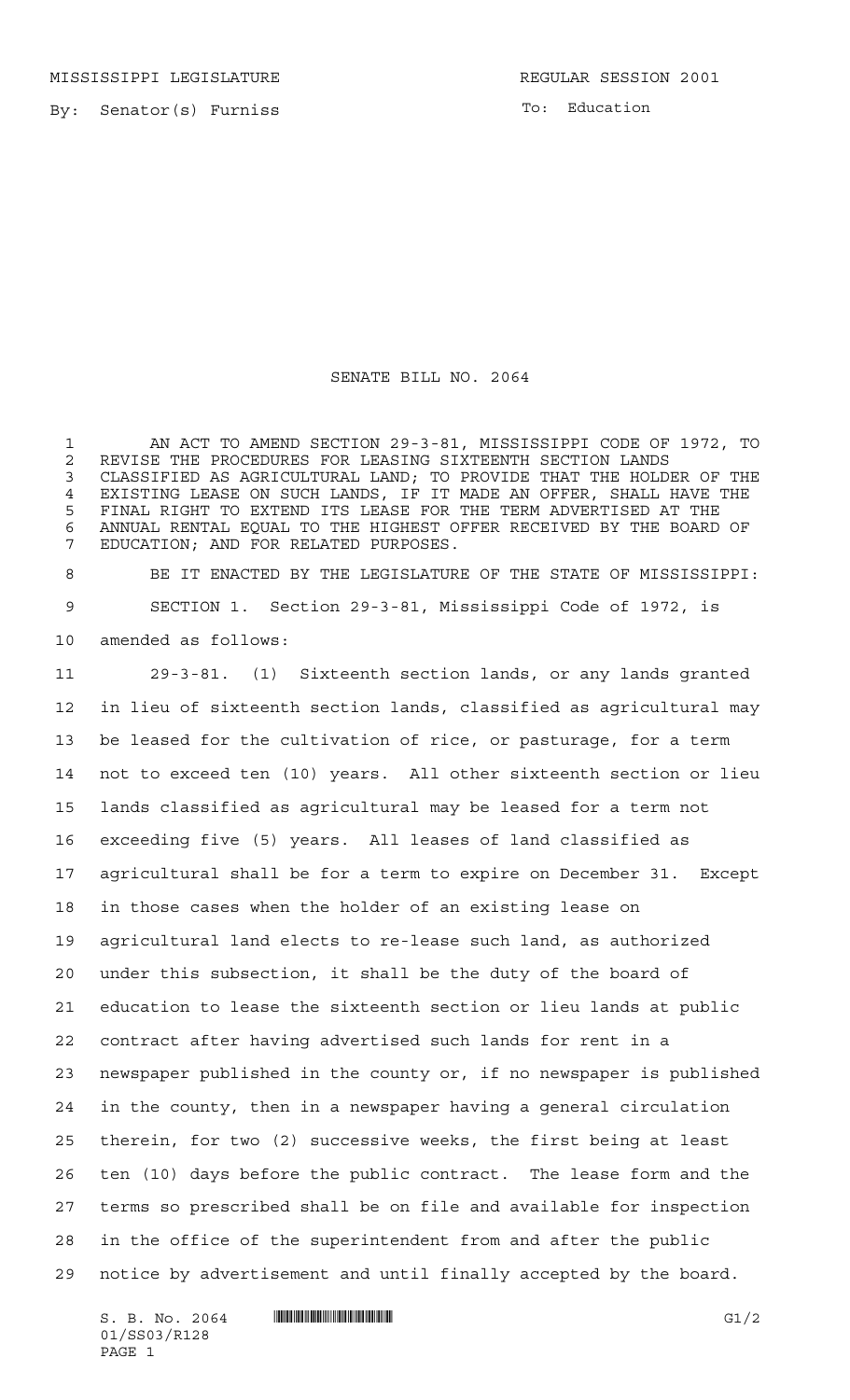However, before the expiration of an existing lease of land classified as agricultural land, the board of education, in its discretion and subject to the prior approval of the Secretary of State, may authorize the holder of the existing lease to re-lease the land, on no more than one (1) occasion, for a term not to exceed five (5) years and for a rental amount that is no less than one hundred twenty percent (120%) of the total rental value of the existing lease. If the holder of the existing lease elects not to re-lease the land, the board of education shall publish an advertisement of agricultural land for rent which publication shall be not more than four (4) months before the expiration of the term of an existing lease of the land. An election by the holder of the existing lease not to re-lease the land shall not preclude his participation in the bidding process established under this section. Subject to the classification of the land, the board of education shall enter into a new lease on agricultural land before the expiration of an existing lease on the same land, and the new lease shall take effect on the day immediately following the day on which the existing lease expires. The board of education may require bidders to furnish bond or submit evidence of financial ability.

 Bids received by the board of education in response to the advertisement shall be opened at a regular or special meeting of the board. The board of education, at its option, may reject all bids or accept the highest and best bid received in response to the advertisement **\*\*\***. Provided, however, that if the board of education receives an acceptable bid, the holder of the existing lease, if it made an offer, shall have the final right to extend its lease for the term advertised at the annual rental equal to said highest offer received by the board of education.

**\*\*\***

 $S. B. No. 2064$  .  $\blacksquare$  (2) (a) If no bid acceptable to the board of education is received after the advertisement **\*\*\***, the board of education may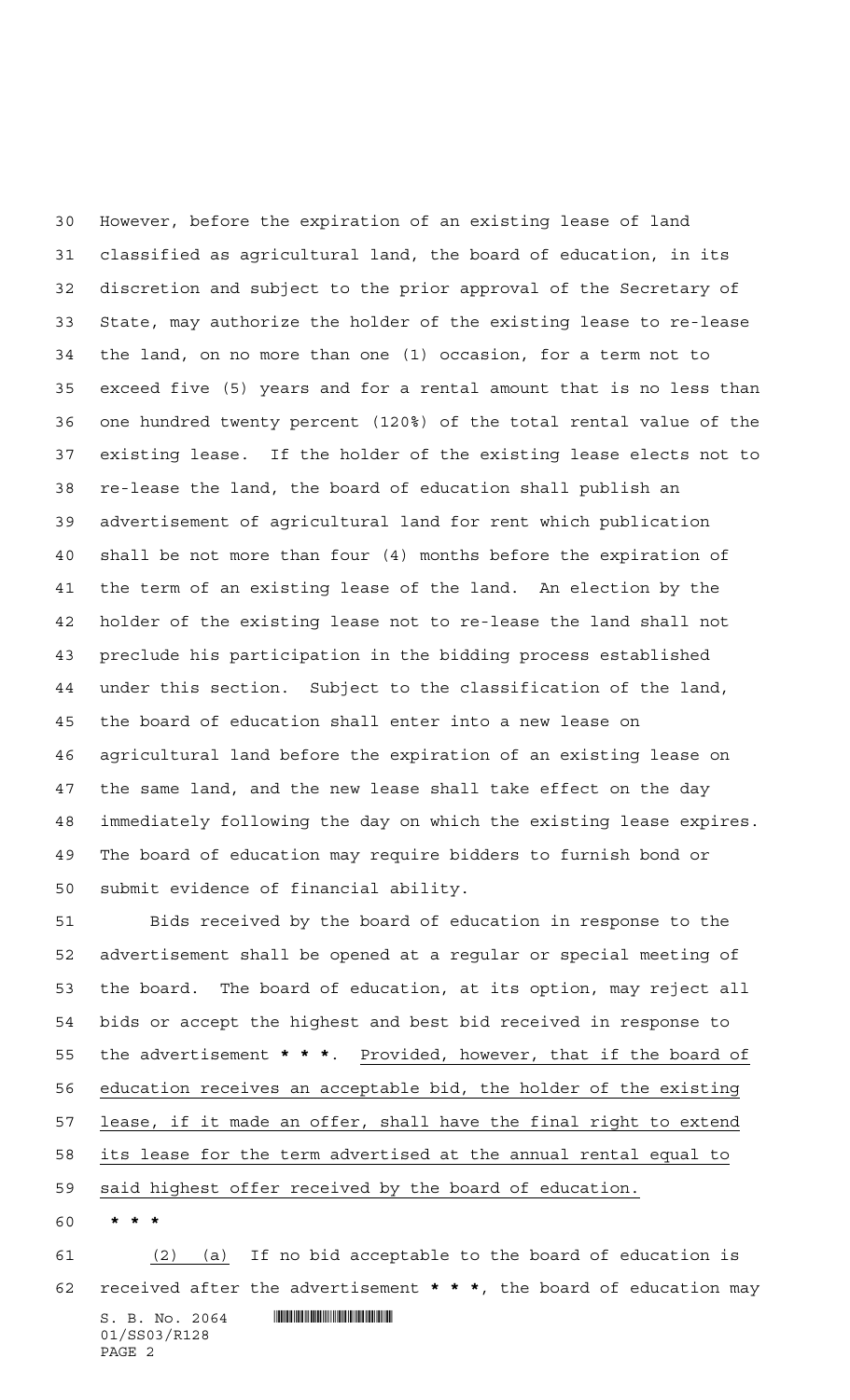lease, within ninety (90) days, the lands by private contract for an amount greater than the highest bid previously rejected in order to acquire a fair rental value for the lands. If no bids are received in response to the advertisement, the board of education may negotiate a private contract for a fair rental value, and the term of such contract shall expire on December 31 of the same calendar year in which the contract is made. If the board of education determines to lease the land by private contract, the most recent holder of said lease, if it made an offer, shall have the final right to extend its lease on the same terms and conditions as those contained in the private contract proposed to be accepted by the board of education. The board of education may take the notes for the rent and attend to their collection. The board has the right and remedies for the security and collection of such rents given by law to the agricultural landlords.

 (b) If an existing lease is terminated before the expiration of the term originally set therein, upon finding that immediate action is necessary to prevent damage or loss to growing crops or to prevent loss of opportunity to lease the land for the current growing season, the board of education may negotiate a private contract for a fair rental value, and the term of such lease shall expire on December 31 of the same calendar year in which the contract is made.

 $S. B. No. 2064$  . We say the set of  $S. B. N_{O.} 2064$  (3) Any holder of a lease on agricultural land that: (a) was granted before July 1, 1997; and (b) has an expiration date on or after April 1 but before December 31 during the final year of the lease term, may extend the term of such lease to December 31 next following the expiration date originally provided for in the lease. If such lease is extended, the rent for the period from the original expiration date in the lease to December 31 next following the original expiration date shall be one hundred five percent (105%) of the annual rent provided in the existing lease

01/SS03/R128 PAGE 3